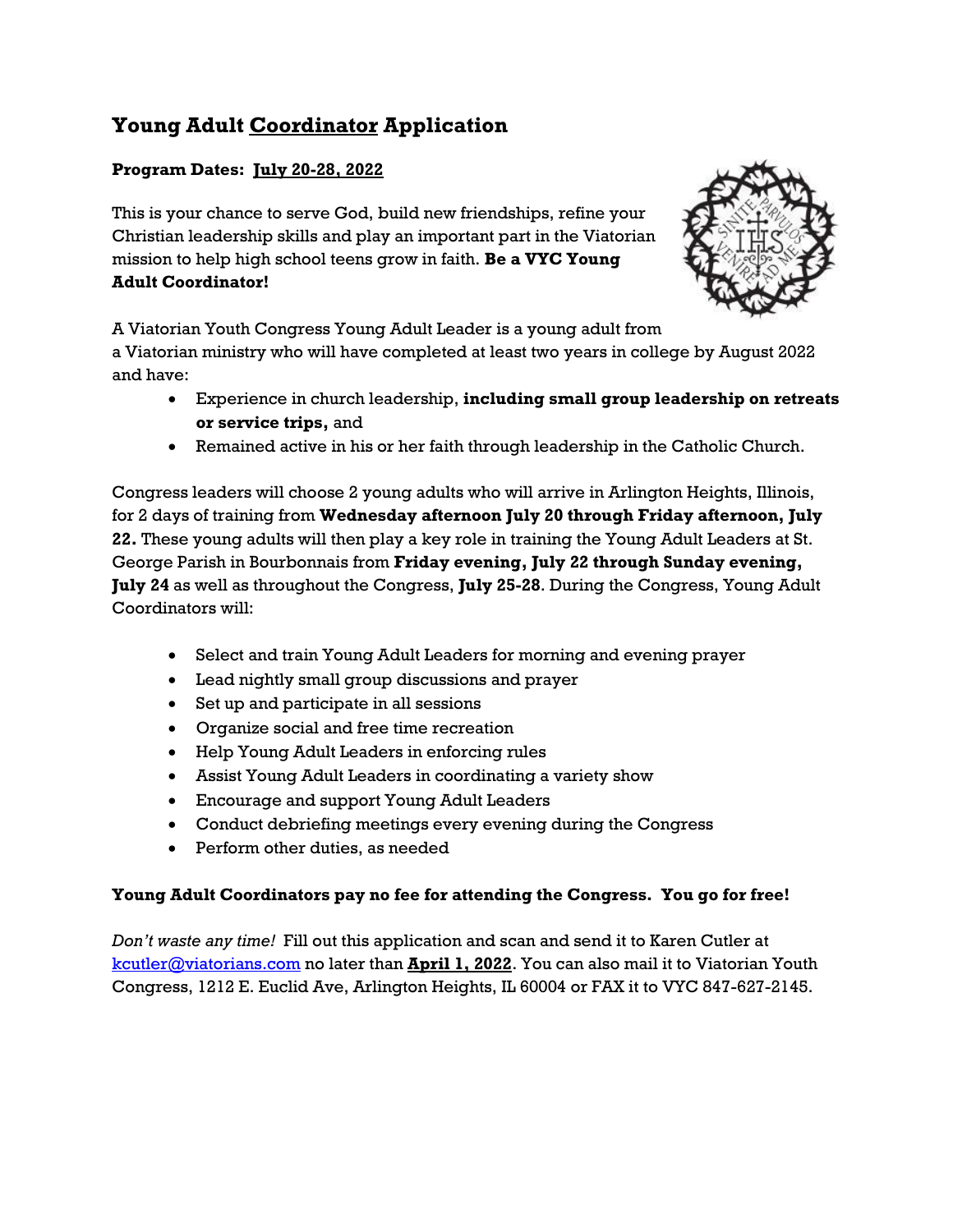# **YOUNG ADULT COORDINATOR APPLICATION**

# **Personal Information**

| Please list your addresses in the past three years:                                        |                                                                                                                       |  |  |
|--------------------------------------------------------------------------------------------|-----------------------------------------------------------------------------------------------------------------------|--|--|
|                                                                                            | <u> 1980 - Johann Stoff, deutscher Stoff, der Stoff, der Stoff, der Stoff, der Stoff, der Stoff, der Stoff, der S</u> |  |  |
|                                                                                            |                                                                                                                       |  |  |
|                                                                                            |                                                                                                                       |  |  |
| <b>Emergency Contact Information:</b>                                                      |                                                                                                                       |  |  |
|                                                                                            |                                                                                                                       |  |  |
| Phone: $(\_\_)$                                                                            |                                                                                                                       |  |  |
| <b>Accommodation:</b>                                                                      |                                                                                                                       |  |  |
| Will you need lodging in Arlington Heights area for YAC Training, July 20 - July 22?       |                                                                                                                       |  |  |
| $Yes \_\_$                                                                                 |                                                                                                                       |  |  |
| Will you need lodging in the Bourbonnais area for the YAL Training, July 22-July 24?       |                                                                                                                       |  |  |
|                                                                                            |                                                                                                                       |  |  |
| If you are not selected to serve as a Young Adult Coordinator, are you interested in being |                                                                                                                       |  |  |
| considered for a role as a Young Adult Leader? Yes ___________ No _______                  |                                                                                                                       |  |  |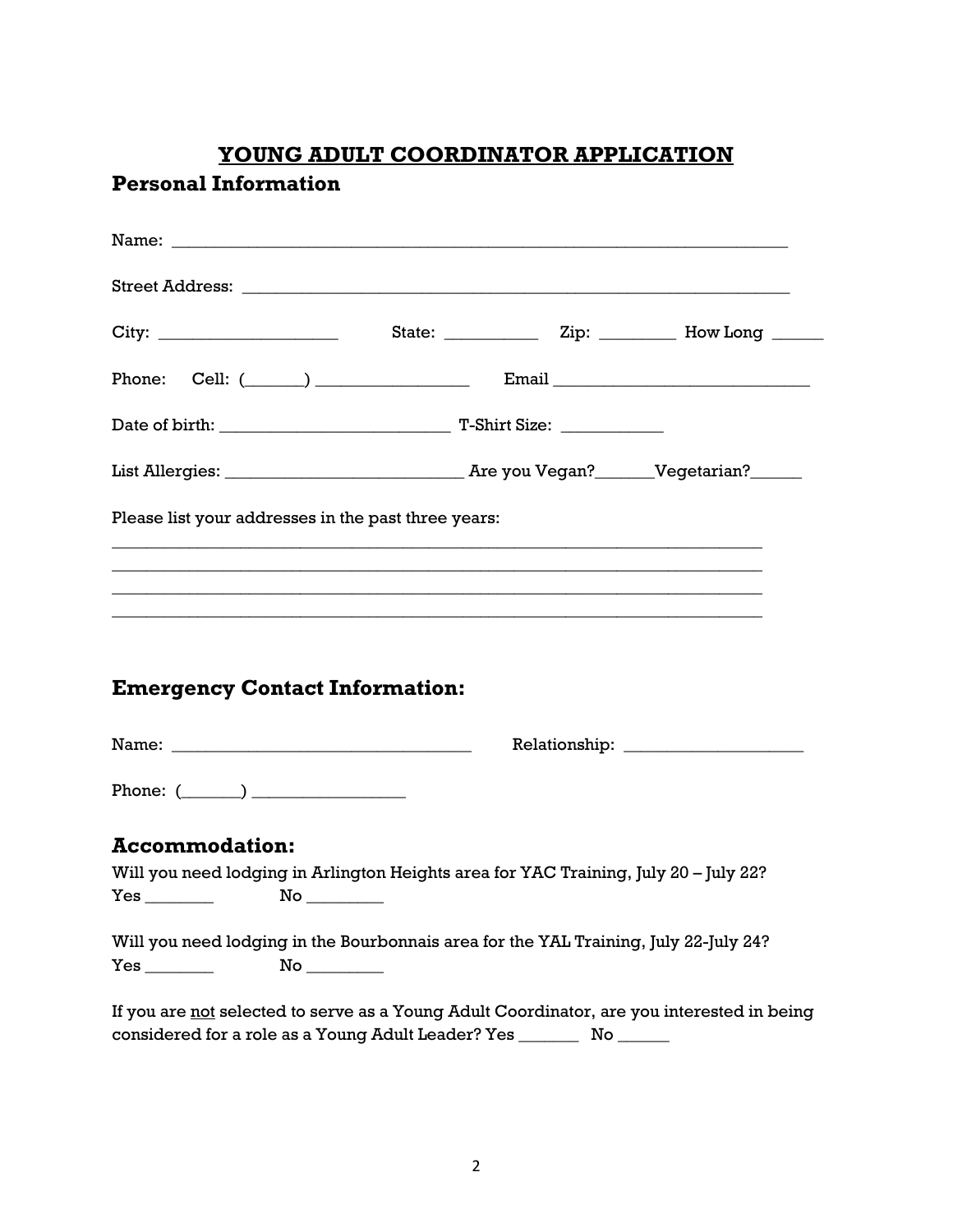## **Reflections**

Please attach a brief response (1-page max) to the following prompts:

1. I would you be an effective coordinator for the Viatorian Youth Congress because…

2. Based on my experiences in leadership, I think effective leaders…

3. As I will serve alongside another young adult to carry out this role, the ideal partner for me would bring the following characteristics to this role to compliment me as a leader.

# **Employment History**

| Dates of<br><b>Employment</b> | Company<br>name and<br>address | Supervisor name/<br>phone number | <b>Position</b><br>held | <b>Reason for</b><br>leaving |
|-------------------------------|--------------------------------|----------------------------------|-------------------------|------------------------------|
|                               |                                |                                  |                         |                              |
|                               |                                |                                  |                         |                              |
|                               |                                |                                  |                         |                              |
|                               |                                |                                  |                         |                              |

## **Background**

Have you ever previously participated in any Clerics of St. Viator Organization or Program? Yes \_\_\_\_\_\_\_\_\_ No \_\_\_\_\_\_\_\_ If yes, please explain  $\Box$ 

Are you related by blood or marriage to any current employee, volunteer, or Member of the Clerics of St. Viator? Yes \_\_\_\_\_\_\_\_\_ No \_\_\_\_\_\_

If yes, who and what position? \_\_\_\_\_\_\_\_\_\_\_\_\_\_\_\_\_\_\_\_\_\_\_\_\_\_\_\_\_\_\_\_\_\_\_\_\_\_\_\_\_\_\_\_\_\_\_\_\_\_\_\_

Have you ever been convicted of a criminal offense? \_\_\_\_\_\_\_\_ If so, please attach a written explanation.

Have you ever engaged in or been accused or convicted of child abuse, indecency with a child, or injury to a child? Yes \_\_\_\_\_\_\_ No \_\_\_\_\_\_ If yes, please attach a written explanation.

### **References**

| <b>Name</b>            | <b>Address</b> | <b>Phone</b> | How long have you<br>known this person? |
|------------------------|----------------|--------------|-----------------------------------------|
| <b>Campus Minister</b> |                |              |                                         |
| <b>Family Member</b>   |                |              |                                         |